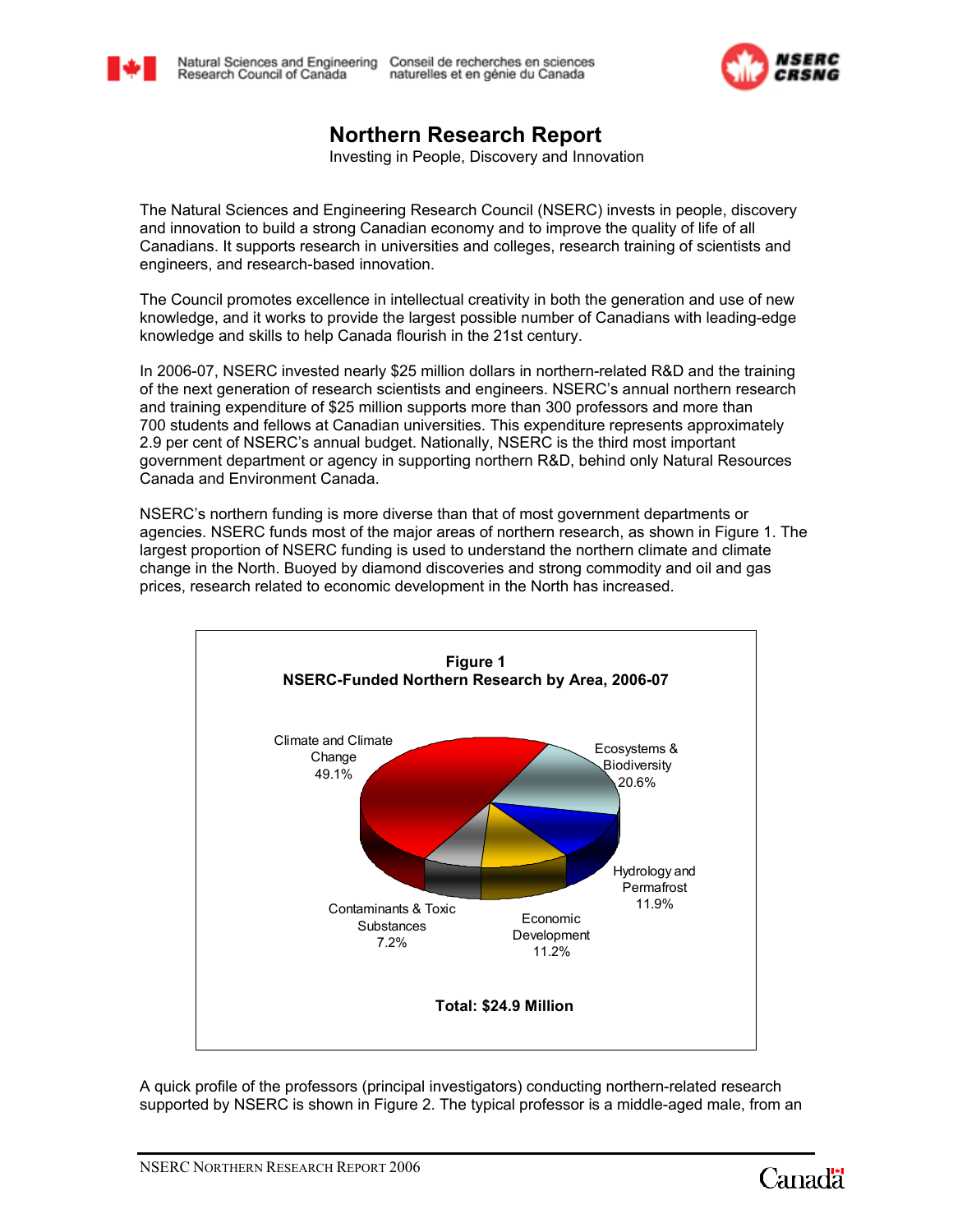



eastern university in a physical sciences department. Overall, there is a good regional distribution of professors conducting northern-related research, while female representation is slightly below the NSERC average.



Table 1 presents NSERC northern funding by program, while Table 2 highlights northern grants funding by university. NSERC's Discovery Grants program provides the most NSERC support for northern R&D, while the Université Laval is the largest funding recipient by virtue of managing two large awards (ArcticNet and CASES).

| <b>Examples of Pollutants and Wildlife in the North Being Studied by NSERC-Funded</b><br><b>Professors</b> |                                  |  |  |  |  |
|------------------------------------------------------------------------------------------------------------|----------------------------------|--|--|--|--|
| <b>Pollutants</b>                                                                                          | <b>Wildlife</b>                  |  |  |  |  |
| mercury, methylmercury<br>$\bullet$                                                                        | polar bears                      |  |  |  |  |
| organochlorides                                                                                            | arctic fox                       |  |  |  |  |
| $\bullet$                                                                                                  | $\bullet$                        |  |  |  |  |
| hexachlorocyclohexane                                                                                      | arctic char                      |  |  |  |  |
| $\bullet$                                                                                                  | $\bullet$                        |  |  |  |  |
| hexachlorobenzene                                                                                          | caribou                          |  |  |  |  |
| $\bullet$                                                                                                  | $\bullet$                        |  |  |  |  |
| <b>PCBs</b>                                                                                                | wolverines                       |  |  |  |  |
| $\bullet$                                                                                                  | $\bullet$                        |  |  |  |  |
| trichloroethane                                                                                            | walruses and seals               |  |  |  |  |
| $\bullet$                                                                                                  | $\bullet$                        |  |  |  |  |
| dichlorodiphenyl dichloroethylene                                                                          | king ciders, sandpipers, murres, |  |  |  |  |
| $\bullet$                                                                                                  | $\bullet$                        |  |  |  |  |

alpine birds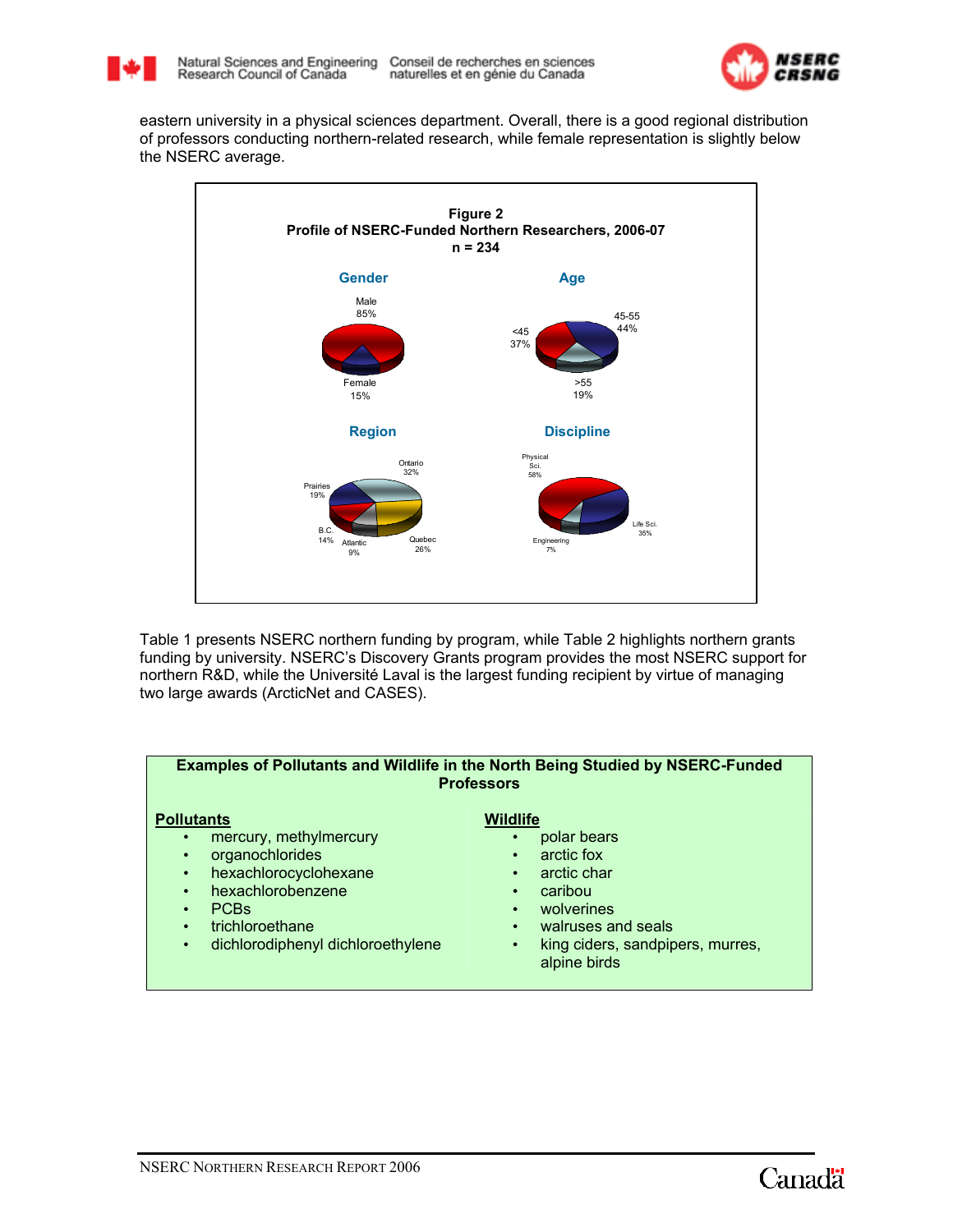

Conseil de recherches en sciences naturelles et en génie du Canada



2.2.3 Research Capacity Development in Small Universities

3.3.3 College and Community Innovation Pilot Program

3.1.1 Strategic Partnerships 1.0 4.0 3.1.2 Collaborative Health Research Projects 0.0 0.0 3.2.1 Collaborative Research and Development Grants 0.4 1.7 3.2.2 Research Partnership Agreements 0.0 0.1 3.2.3 Networks of Centres of Excellence 3.7 14.8 3.3.1 Intellectual Property Mobilization 0.0 0.0 0.0 0.0 3.3.2 Idea to Innovation Program 0.0 0.0

**Total 24.9 100.0**

| Table 1<br>NSERC Northern Funding, 2006-07<br>(millions of dollars)                               |            |            | Table 2<br>NSERC-Funded Northern Research Grants <sup>1</sup> by University |           |      |
|---------------------------------------------------------------------------------------------------|------------|------------|-----------------------------------------------------------------------------|-----------|------|
|                                                                                                   |            |            |                                                                             |           |      |
|                                                                                                   |            |            |                                                                             |           |      |
| <b>Strategic Outcome</b>                                                                          |            |            | $L$ aval <sup>2</sup>                                                       | 7.189.620 | 37.9 |
| 1.0 People                                                                                        | 7.8        | 31.2       | Alberta                                                                     | 1,688,625 | 8.9  |
| 2.0 Discovery                                                                                     | 12.0       | 48.1       | Toronto                                                                     | 995,470   | 5.2  |
| 3.0 Innovation                                                                                    | 5.2        | 20.7       | <b>McGill</b>                                                               | 805,060   | 4.2  |
|                                                                                                   |            |            | <b>British Columbia</b>                                                     | 729,709   | 3.8  |
| <b>Total</b>                                                                                      | 24.9       | 100.0      | Queen's                                                                     | 720,320   | 3.8  |
|                                                                                                   |            |            | Québec à Rimouski                                                           | 676.740   | 3.6  |
| <b>Program Activity</b>                                                                           |            |            | Manitoba                                                                    | 632.400   | 3.3  |
| 1.1 Promote Science and Engineering                                                               | 0.1        | 0.5        | Guelph                                                                      | 498.767   | 2.6  |
| 1.2 Support Students and Fellows                                                                  | 2.9        | 11.7       | Ottawa                                                                      | 426,192   | 2.2  |
| 1.3 Attract and Retain Faculty                                                                    | 4.7        | 19.0       |                                                                             | 399,067   | 2.1  |
| 2.1 Fund Basic Research                                                                           | 10.4       | 41.9       | Calgary                                                                     |           |      |
| 2.2 Support for Research Equipment and Major Resources                                            | 1.6        | 6.3        | Carleton                                                                    | 391,460   | 2.1  |
| 3.1 Fund Research in Strategic Areas                                                              | 1.0        | 4.0        | Victoria                                                                    | 389,340   | 2.1  |
| 3.2 Fund University-Industry-Gov't Partnerships                                                   | 4.1<br>0.0 | 16.6       | Dalhousie                                                                   | 363.440   | 1.9  |
| 3.3 Support Commercialization                                                                     |            | 0.0        | Québec à Montréal                                                           | 328,000   | 1.7  |
| Total<br><b>Program Sub-Activity</b>                                                              | 24.9       | 100.0      | Saskatchewan                                                                | 318,383   | 1.7  |
|                                                                                                   |            |            | Simon Fraser                                                                | 230,300   | 1.2  |
|                                                                                                   |            |            | <b>Western Ontario</b>                                                      | 204,070   | 1.1  |
|                                                                                                   |            |            | Trent                                                                       | 183.144   | 1.0  |
| 1.1.1 PromoScience                                                                                | 0.1        | 0.3        | Laurentian                                                                  | 172.004   | 0.9  |
| 1.1.2 Centres for Research in Youth, Science Teaching and Learning                                | 0.0        | 0.0        | <b>Wilfrid Laurier</b>                                                      | 170,990   | 0.9  |
| 1.1.3 Prizes                                                                                      | 0.0        | 0.2        | Waterloo                                                                    | 153,910   | 0.8  |
| 1.2.1 Undergraduate Student Research Awards                                                       | 0.5        | 1.9        | <b>New Brunswick</b>                                                        |           | 0.7  |
| 1.2.2 NSERC Postgraduate Scholarships                                                             | 1.3        | 5.2        |                                                                             | 130,390   |      |
| 1.2.3 Canada Graduate Scholarships                                                                | 0.8        | 3.1        | Inst natl de la recherche scientifique                                      | 129,190   | 0.7  |
| 1.2.4 Postdoctoral Fellowships                                                                    | 0.4        | 1.5        | Northern British Columbia                                                   | 123,575   | 0.7  |
| 1.2.5 Industrial Research and Development Fellowships                                             | 0.0        | 0.0        | Memorial Univ. of Nfld                                                      | 122.820   | 0.6  |
|                                                                                                   |            |            | <b>McMaster</b>                                                             | 120,320   | 0.6  |
| 1.3.1 Canada Research Chairs                                                                      | 2.8        | 11.1       | Montréal                                                                    | 103,860   | 0.5  |
| 1.3.2 Industrial Research Chairs                                                                  | 0.8<br>1.2 | 3.1<br>4.9 | Winnipeg                                                                    | 79,980    | 0.4  |
| 1.3.2 Chairs in Targeted Areas of Research<br>1.3.4 University Faculty Awards                     | 0.0        | 0.0        | York                                                                        | 75,490    | 0.4  |
|                                                                                                   |            |            | Acadia                                                                      | 63,900    | 0.3  |
| 2.1.1 Discovery Grants                                                                            | 8.2        | 32.7       | Lethbridge                                                                  | 55,200    | 0.3  |
| 2.1.2 Special Research Opportunity Grants                                                         | 2.3        | 9.0        | Lakehead                                                                    | 51,000    | 0.3  |
| 2.1.3 General Support                                                                             | 0.0        | 0.1        | <b>Brock</b>                                                                | 42,000    | 0.2  |
|                                                                                                   |            |            | École de technologie supérieure                                             | 36,000    | 0.2  |
| 2.2.1 Research Tools and Instruments                                                              | 0.5        | 2.1        |                                                                             |           | 0.2  |
| 2.2.2 Major Resources Support Grants<br>2.2.3 Research Capacity Development in Small Universities | 1.0<br>0.0 | 4.2<br>0.0 | Ryerson                                                                     | 35,176    |      |
|                                                                                                   |            |            | Sherbrooke                                                                  | 27.400    | 0.1  |

Sherbrooke 27,400 0.1<br>Québec à Chicoutimi de la propone de 25,750 0.1 Québec à Chicoutimi 25,750 0.1 Windsor 25,300<br>Royal Military College of Canada 2001 18,573 Royal Military College of Canada 18,573 0.1<br>
Québec à Trois-Rivières 17,600 0.1 Québec à Trois-Rivières 17,600 0.1<br>Moncton 12,000 0.1

Total 18,962,535 100.0

2. Includes Canadian Arctic Shelf Exchange Study (CASES) and ArcticNet.

# **NSERC-FUNDED NORTHERN RESEARCH IN THE NEWS**

Moncton

1. Excludes scholarships and fellowships.